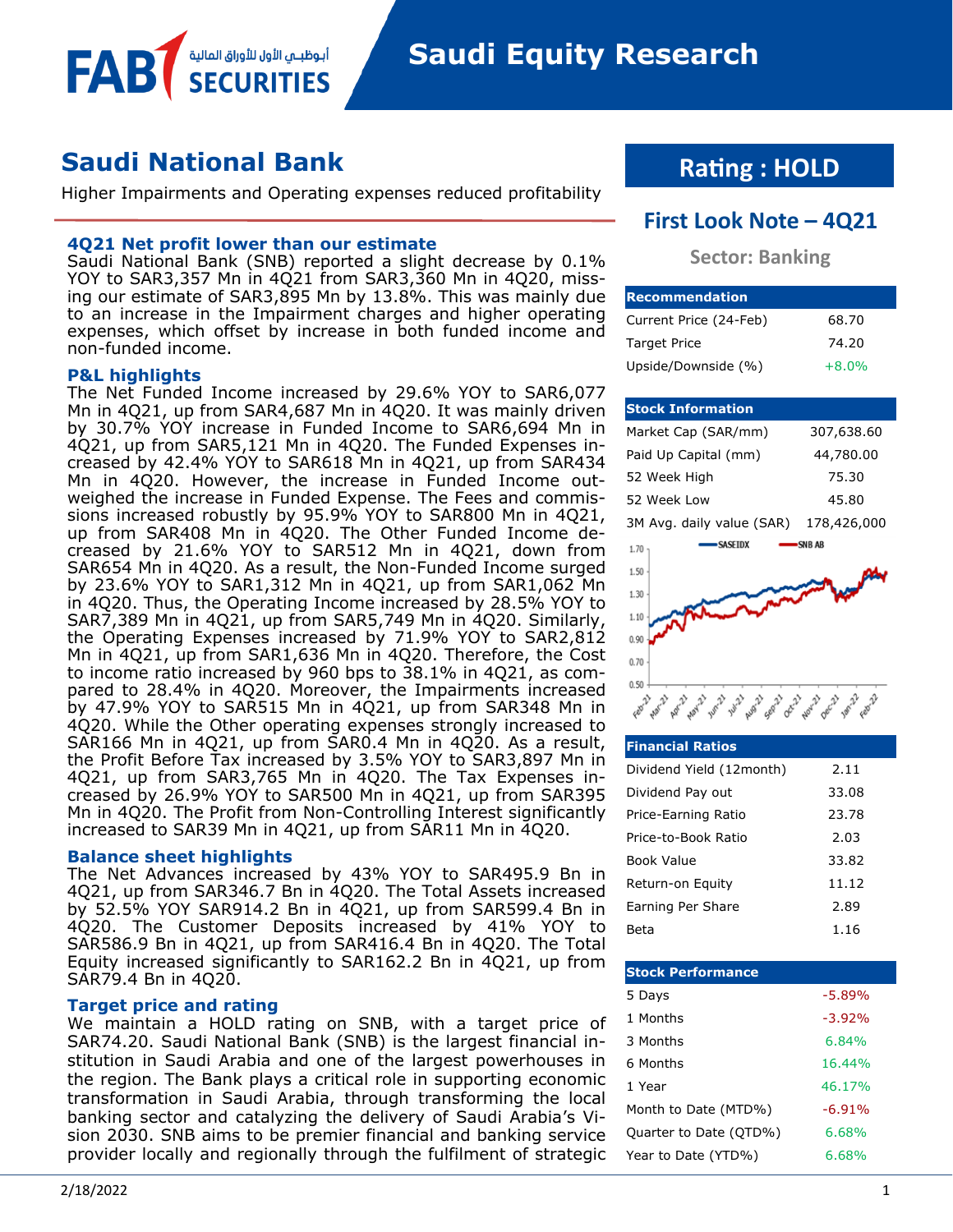

aspirations. During the full year 2021, the Bank has reported 10.7% YOY increase in the Net profit to SAR 12.7 Bn, as compared to SAR 11.4 Bn in the same period last year. This increase was mainly due to an increase in both Net Funded and Non-Funded Income. The Net Funded has increased by 32.6% YOY reaching SAR 22.1 Bn at the end of 2021, up from SAR 16.7 Bn in 2020, mainly driven by 29.5% YOY growth in the Funded Income standing at SAR 25.2 Bn, compared to SAR 19.4 Bn in 2020, this was partially offset by 11.1% YOY increase in the Funded expenses to SAR 3.1 Bn, down from SAR 2.8 Bn in the year ended 2020. Moreover, the Fees and commission grew by 34.5% YOY reaching SAR 3 Bn in 2021. Whereas the Other non-funded income also increased by 31.4% YOY to SAR 3.3 Bn, up from SAR 2.5 Bn in 2020. Resultantly, the Total Non-Funded Income increased by 32.9% YOY to SAR 6.3 Bn in the year ended 2021. Therefore, the Net Operating Income increased by 32.6% YOY to reach SAR 28.5 Bn, compared to SAR 21.5 Bn in the same period last year. Similarly, the Bank's Operating expenses have strongly increased by 51.8% YOY to SAR 9.9 Bn, up from SAR 6.5 Bn in 2020. Thus, the Cost to Income ratio stood at 34.7% from 30.3% in 2020. Meanwhile, the Impairment Charges have significantly increased reaching SAR 3.92 Bn at the end of 2021, as compared to SAR 1.95 Bn in the end of 2020. Furthermore, the Other Operating expenses have robustly increased to SAR 234 Mn in 2021, up from SAR 77 Mn in 2020.

On the other hand, SNB's Balance Sheet was strong at the year ended 31 December 2021, with an increase by 52.5% YOY to SAR 914.15 Bn. Whereas the Net advances surged by 43% YOY to SAR 495.89 Bn at the end of 2021. Customer Deposits have also increased by 41% YOY standing at SAR 586.94 Bn in 2021. As a result, the ADR ratio stood at 84.5%, an increase by 123 bps from 83.3% in the year ended 2020. Additionally, the Bank's profitability ratios such as Return on Equity (ROE) and Return on Assets (ROA) ratios have declined both to 7.8% and 1.4%, respectively in 2021. While the Net interest margin (NIM) and Net interest spread (NIS) remained stable at 3.2% and 3.1%, respectively at the year ended 2021. Finally, the Board of Directors announced the distribution of SAR 0.90 per share amounting to SAR 4,030 Mn as proposed final dividend for the year 2021. Based on our analysis, we maintain a HOLD rating on the stock.

| <b>SNB - valuation</b>             |          |          |          |          |           |           |                  |          |          |           |
|------------------------------------|----------|----------|----------|----------|-----------|-----------|------------------|----------|----------|-----------|
| (at CMP)                           |          | 2017     |          | 2018     | 2019      |           | 2020             |          | 2021     |           |
| P/E(x)                             |          | 34.56    | 23.64    |          | 19.78     |           | 19.78            |          | 24.35    |           |
| P/BV(x)                            |          | 3.89     |          | 3.77     | 3.54      |           | 3.15             |          | 2.15     |           |
| FABS Estimates & Co data           |          |          |          |          |           |           |                  |          |          |           |
| <b>SNB - P&amp;L</b>               |          |          |          |          |           |           |                  |          |          |           |
| SAR mm                             | 4Q20     | 3Q21     | 4Q21     | 4021F    | Var       |           | YOY Ch QOO Ch    | 2020     | 2021     | Change    |
| Funded income                      | 5,121    | 6,887    | 6,694    | 7,362    | $-9.1%$   | 30.7%     | $-2.8%$          | 19,439   | 25,181   | 29.5%     |
| Funded expense                     | $-434$   | $-805$   | $-618$   | $-615$   | 0.5%      | 42.4%     | $-23.2%$         | $-2,754$ | $-3,060$ | 11.1%     |
| <b>Net funded income</b>           | 4,687    | 6,082    | 6,077    | 6,747    | $-9.9%$   | 29.6%     | $-0.1%$          | 16,685   | 22,120   | 32.6%     |
| Fees and commissions               | 408      | 801      | 800      | 541      | 47.7%     | 95.9%     | $-0.2%$          | 2,262    | 3,041    | 34.5%     |
| Other non-funded income            | 654      | 917      | 512      | 616      | $-16.8%$  | $-21.6%$  | $-44.1%$         | 2,512    | 3,301    | 31.4%     |
| <b>Non-funded income</b>           | 1,062    | 1,718    | 1,312    | 1,157    | 13.4%     | 23.6%     | $-23.6%$         | 4,773    | 6,342    | 32.9%     |
| <b>Operating income</b>            | 5,749    | 7,800    | 7,389    | 7,904    | $-6.5%$   | 28.5%     | $-5.3%$          | 21,458   | 28,462   | 32.6%     |
| Operating expenses                 | $-1,636$ | $-2,751$ | $-2,812$ | $-2,650$ | 6.1%      | 71.9%     | 2.2%             | $-6,497$ | $-9,864$ | 51.8%     |
| <b>Pre-provision profit</b>        | 4,114    | 5,049    | 4,577    | 5,254    | $-12.9%$  | 11.3%     | $-9.3%$          | 14,961   | 18,599   | 24.3%     |
| Impairment                         | $-348$   | $-725$   | $-515$   | $-666$   | $-22.7%$  | 47.9%     | $-29.0%$         | $-1,951$ | $-3,927$ | <b>NM</b> |
| Other non-operating income/expense | $-0.4$   | $-14$    | $-166$   | $-0.1$   | <b>NM</b> | <b>NM</b> | <b>NM</b>        | $-77$    | $-234$   | <b>NM</b> |
| <b>PBT</b>                         | 3,765    | 4,310    | 3,897    | 4,588    | $-15.1%$  | 3.5%      | $-9.6%$          | 12,933   | 14,438   | 11.6%     |
| Tax                                | $-395$   | $-487$   | $-500$   | $-680$   | $-26.4%$  | 26.9%     | 2.8%             | $-1,373$ | $-1,653$ | 20.4%     |
| <b>Profit after tax</b>            | 3,371    | 3,823    | 3,396    | 3,908    | $-13.1%$  | 0.8%      | $-11.2%$         | 11,560   | 12,784   | 10.6%     |
| Non-controlling int.               | $-11$    | $-38$    | $-39$    | $-13$    | <b>NM</b> | NΜ        | 3.1%             | $-120$   | $-116$   | $-3.4%$   |
| <b>Net profit attributable</b>     | 3,360    | 3,785    | 3,357    | 3,895    | $-13.8%$  | $-0.1%$   | $-11.3\%$ 11,440 |          | 12,668   | 10.7%     |

*FABS estimate & Co Data*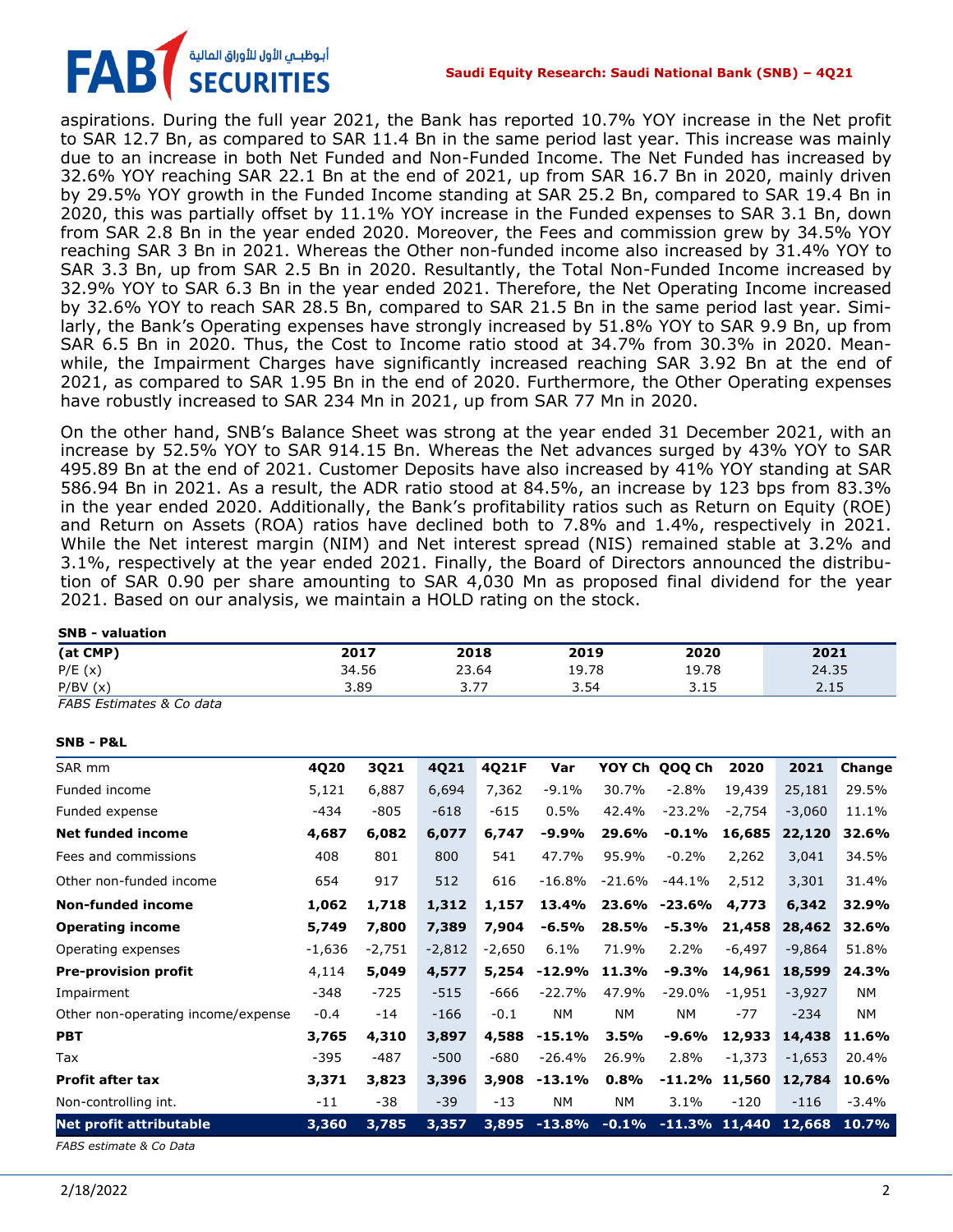# FAB<sup>T</sup> SECURITIES

#### **SNB - KPI**

| SAR mm          | 4Q20  | 3Q21    | 4Q21  | YOY Ch  | QOQ Ch | 2020   | 2021   | Change |
|-----------------|-------|---------|-------|---------|--------|--------|--------|--------|
| Net FI/OI       | 81.5% | 78.0%   | 82.2% | 71      | 426    | 77.8%  | 77.7%  | $-4$   |
| <b>NIM</b>      | 3.2%  | $3.0\%$ | 3.2%  | $-3$    | 22     | 3.2%   | 3.2%   | -3     |
| <b>NIS</b>      | 3.1%  | 2.9%    | 3.1%  | $-2$    | 22     | 3.1%   | 3.1%   | $-2$   |
| Fees & comms/OI | 7.1%  | 10.3%   | 10.8% | 372     | 55     | 10.54% | 10.68% | 14     |
| Cost to income  | 28.4% | 35.3%   | 38.1% | 960     | 278    | 30.3%  | 34.7%  | 438    |
| Impairment/PPP  | 8.5%  | 14.4%   | 11.2% | 279     | $-311$ | 13.0%  | 21.1%  | 807    |
| NP/OI           | 58.4% | 48.5%   | 45.4% | $-1300$ | $-309$ | 53.3%  | 44.5%  | $-881$ |
| <b>ROE</b>      | 4.2%  | 2.4%    | 2.1%  | $-216$  | -30    | 14.4%  | 7.8%   | $-660$ |
| <b>ROA</b>      | 0.6%  | 0.4%    | 0.4%  | $-19$   | -5     | 1.9%   | 1.4%   | -52    |

*FABS estimate & Co Data*

#### **SNB - B/S Key Items**

| SAR mm                   | 4020    | 1021    | <b>2Q21</b> | 3021    | 4021    | YOY Ch |
|--------------------------|---------|---------|-------------|---------|---------|--------|
| <b>Net advances</b>      | 346,705 | 356,720 | 503,157     | 503,696 | 495,898 | 43.0%  |
| QOQ change               | 2.9%    | 2.9%    | 41.1%       | 0.1%    | $-1.5%$ |        |
| <b>Total assets</b>      | 599,443 | 599,570 | 896,421     | 902,720 | 914,150 | 52.5%  |
| QOQ change               | 3.9%    | $0.0\%$ | 49.5%       | 0.7%    | 1.3%    |        |
| <b>Customer deposits</b> | 416,419 | 419,430 | 588,135     | 589,190 | 586,944 | 41.0%  |
| QOQ change               | 1.9%    | 0.7%    | 40.2%       | 0.2%    | $-0.4%$ |        |
| <b>Total equity</b>      | 79,410  | 83,460  | 159,495     | 159,706 | 162,198 | 104.3% |
| QOQ change               | 4.6%    | 5.1%    | 91.1%       | 0.1%    | 1.6%    |        |

*FABS estimate & Co Data*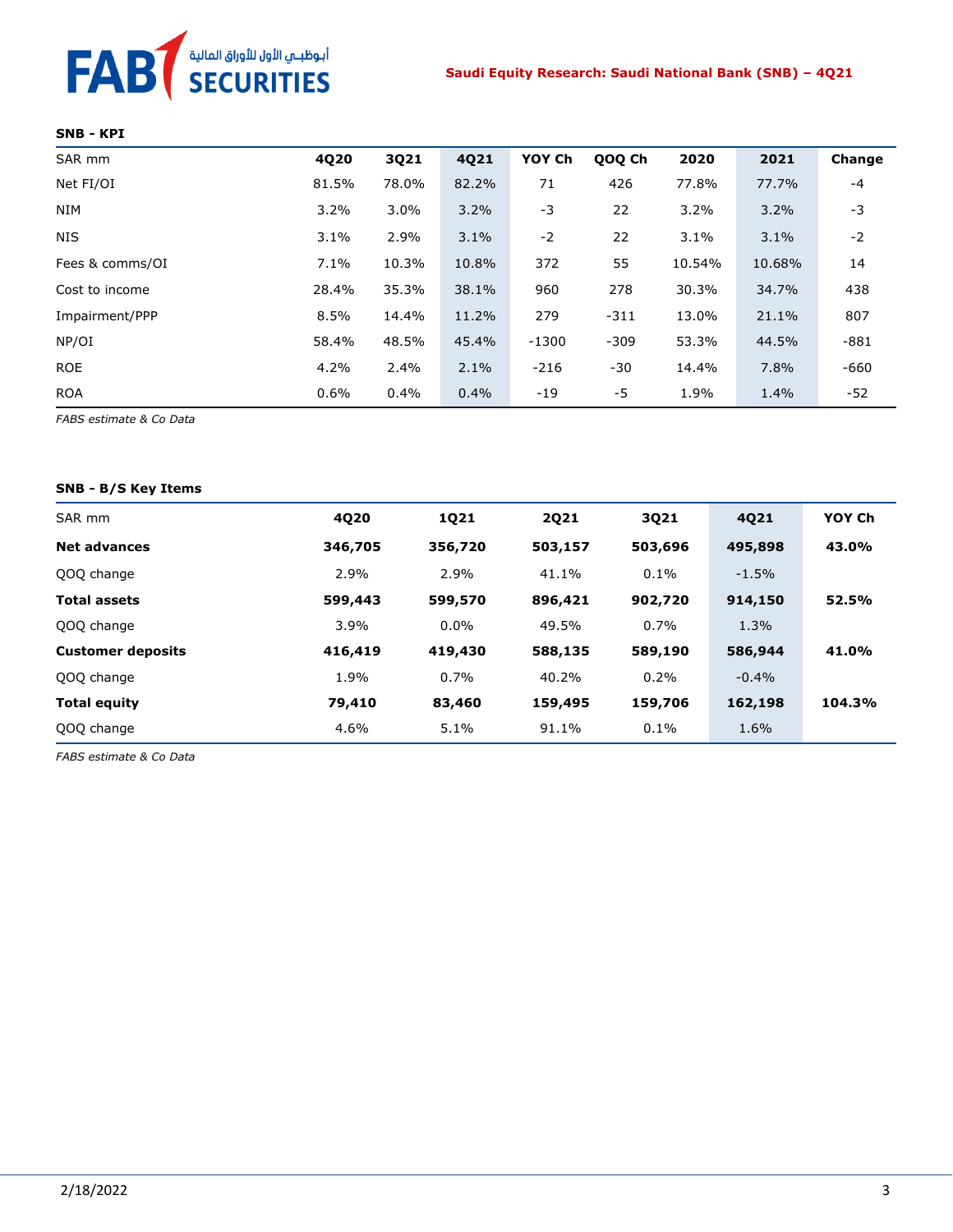

### **Research Rating Methodology:**

| Rating            | <b>Upside/Downside potential</b> |
|-------------------|----------------------------------|
| <b>BUY</b>        | Higher than $+15%$               |
| <b>ACCUMULATE</b> | Above $+10\%$ to $+15\%$         |
| HOI D             | Between $+10\%$ to $-5\%$        |
| <b>REDUCE</b>     | Below -5% to -15%                |
| SELL.             | Lower than -15%                  |

## **FAB Securities Contacts:**

| <b>Research Analysts</b>     |                  |                            |
|------------------------------|------------------|----------------------------|
| Ahmad Banihani               | +971-2-6161629   | ahmad.banihani@Bankfab.com |
| <b>Sales &amp; Execution</b> |                  |                            |
| Abu Dhabi Head Office        |                  |                            |
| <b>Trading Desk</b>          | +971-2-6161700/1 | Online Trading Link        |
|                              | +971-2-6161777   |                            |
| <b>Institutional Desk</b>    | +971-4-4245765   |                            |
| Sales and Marketing          | +971-2-6161703   |                            |

## **DISCLAIMER**

This report has been prepared by FAB Securities (FABS), which is authorised by the UAE Securities and Commodities Authority, licensing registration number 604002, and is a member of the Abu Dhabi Securities Exchange, Dubai Financial Market. The information, opinions and materials contained in this report are provided for information purposes only and are not to be used, construed, or considered as an offer or the solicitation of an offer or recommendation to sell or to buy or to subscribe for any investment security or other financial instrument. The information, opinions and material in this report have been obtained and derived from publicly available information and other sources considered reliable without being independently verified for their accuracy or completeness. FABS gives no representation or warranty, express or implied, as to the accuracy and completeness of information and opinions expressed in this report. Opinions expressed are current as of the original publication date appearing on the report only and the information, including the opinions contained herein, are subject to change without notice. FABS is under no obligation to update this report. The investments referred to in this report might not be suitable for all recipients. Recipients should not base their investment decisions on this report and should make their own investigations, and obtain independent advice, as appropriate. Any loss or other consequences arising from the uses of material contained in this report shall be the sole and exclusive responsibility of the recipient and FABS accepts no liability for any such loss or consequence. The value of any investment could fall as well as rise and the investor may receive less than the original amount invested. Some investments mentioned in this report might not be liquid investments, which could be difficult to realise in cash. Some investments discussed in this report could be characterised by high level of volatility, which might result in loss. FABS owns the intellectual property rights and any other material contained in this report. No part of this report may be reproduced, utilised or modified in any form either in whole or in part or by any electronic, mechanical or other means, now known or hereafter invented, including photocopying and recording, or stored in any retrieval system without the prior consent of FABS in writing. While utmost care has been taken to ensure that the information provided is accurate and correct, neither FABS, nor its employees shall, in any way, be responsible for the contents. By accepting this document, the recipient agrees he/she has read the above disclaimer and to be bound by the foregoing limitations/restrictions.